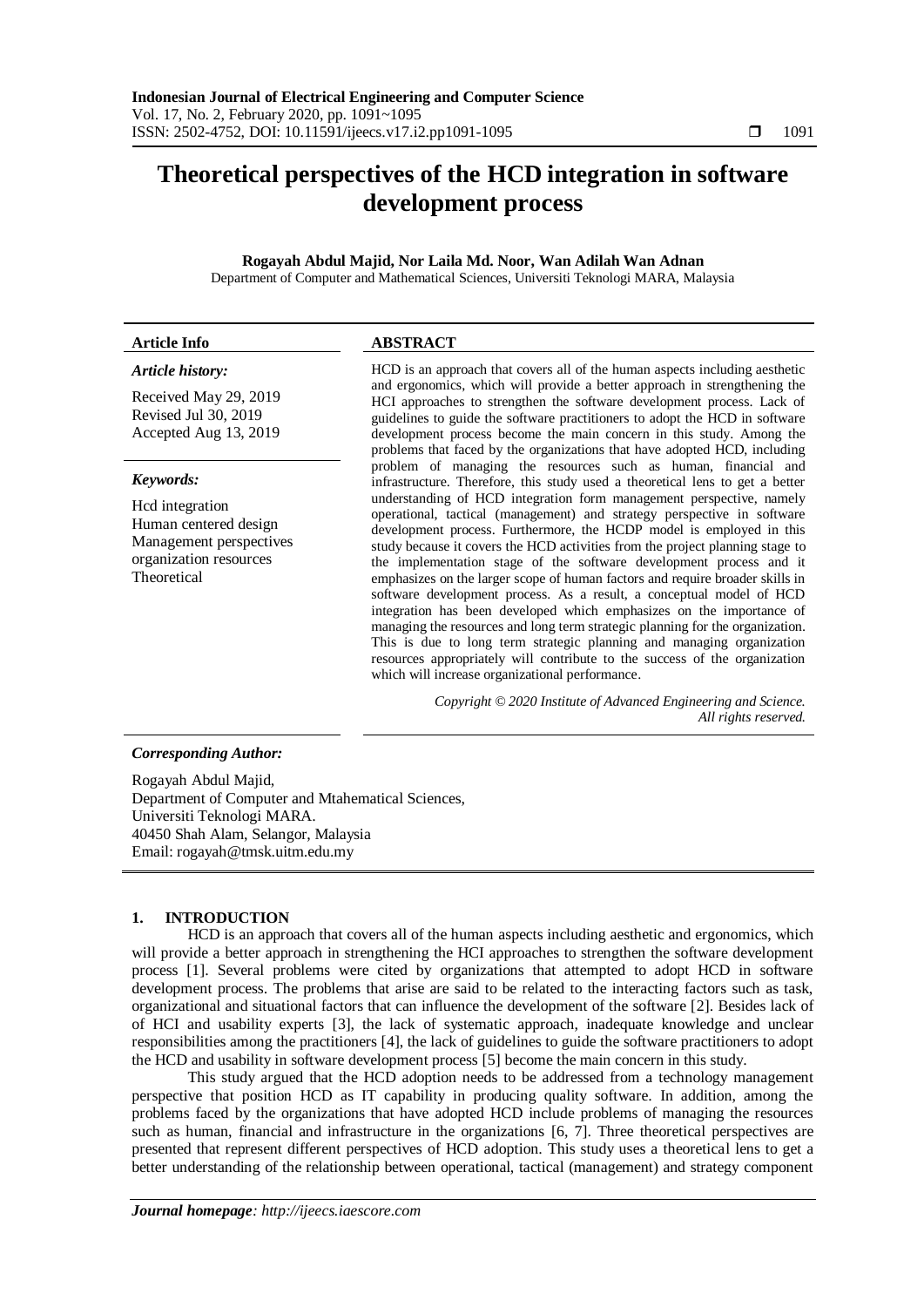in software development process. This is due to the theoretical lens is used to view and identify the phenomena from multiple perspectives in the context of the problem under study [8].

### **2. MANAGEMENT PERSPECTIVES**

Management perspective is divided into three perspectives, namely operational perspective, management or tactical perspectives and strategic perspectives. The operational is the activities of the organization to transform inputs into final outputs. In this study, operational perspective is referring to the organizational focus on their daily activities of their resources to achieve specific goals of the organization which involve with tools, method and process of user involvement in the software development life cycle (SDLC). In other word, it explains how practitioners incorporate the HCD approach in software development process and how HCD activities should contribute to developing the software.

The management or tactical is referring to the management of resources to gain efficiency and effectiveness of the organization. Resources can be divided into physical equipment such as facilities (equipment), financial and human resources (knowledge and skills) in order to gain competitive advantage. Managing resources include planning, organizing, motivating, staffing and controlling. In the software development industry, management is referring to planning, evaluating and coordinating the operation in software development process. The role of IT manager as a management level is including managing the projects, budgeting, managing the operation and deal with new technology [9]. Management level has responsibility to manage the human resources, facilities and finances of the organization. This is due to organizational resources contribute to the organization to generate competitive advantage and increase the performance of the organization [10].

The strategic perspective is an organization has to plan the strategy for the organization to increase their profit and satisfy the user of their product. The organization has to make a decision how to use their resources and create something better than their competitors to gain the competitive advantage in the industry [11]. Strategic planning can be explained as an action to be considered by an organization using their resources to achieve long term objective. Eser et al., [12] defines strategic planning is a process which the organization evaluates capabilities, opportunities and risk of the resources in order to carry out the mission of the organization. The organization is responsible to plan their resources at corporate, business and functional level.

#### **3. THEORETICAL PERSPECTIVES**

This paper refers to Human Centered Design Processes (HCDP) developed by Earthy [13] based on HCD lifecycle process proposed by the ISO TR 18529. Earthy has identified the processes for each of the components in the ISO TR 18529 standard. Based on these base practices, Earthy has developed the Human Centered Design Processes (HCDP) Model (Earthy, 1999).

Earthy [13] has developed Human Centered Design Processes (HCDP) based on HCD lifecycle process proposed by the ISO TR 18529. Earthy has identified the processes for each of the components in the ISO TR 18529 standard. Based on the ISO TR 18529 standard, Earthy has refined and categorized the HCD lifecycle process into three categories namely operational, tactical and strategic. The HCD1 base practice is categorized as strategy process which fall under higher level management category. The HCD 2 base practice is categorized as a tactical or a managerial process which fall under middle level management category. The HCD3- HCD7 base practices are categorized as an operational processes.



Figure 1. Inter-related between operational, tactical and strategy components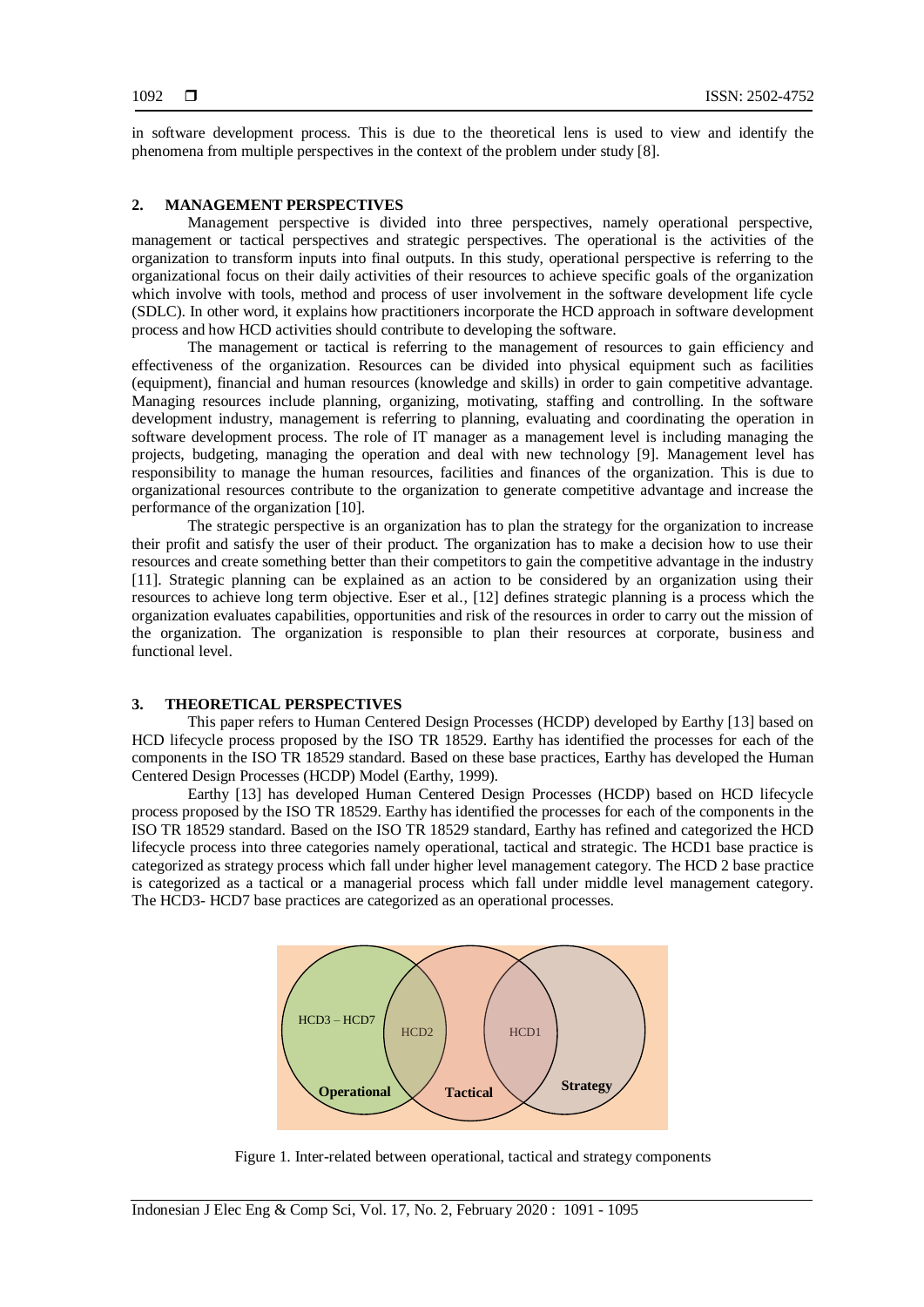The HCDP Model is defined processes or activities that carry out a human centered approach at each level in software development process [14]. The HCDP model is employed because, it is argued to offer "better defined user and organizational requirements, design support, usability testing procedures and postdelivery feedback" [15]. HCDP covers the HCD activities from the project planning stage to the implementation stage of the software development lifecycle process. Furthermore, this model emphasizes on the larger scope of human factors and require broader skills in software development process.

The HCDP Model consists of seven set of base practices. The practices illustrate the activities or processes that have to be done, which focuses on the human centered process during software development life cycle. Based on the ISO TR 18529 standard [16], Earthy has refined and categorized the HCDP processes into three components namely operational, tactical and strategic.

Refer to Figure 1, HCD1 is focused on human centered processes at a higher management level, HCD2 focuses on human centered processes at management (tactical) level and HCD 3-7 are emphasizing on the human centered process during software development life cycle at operational level. The Inter-related between operational, tactical and strategy components is shown in Figure 2. In tactical component, the HCDP model addresses on plan and manage the HCD process (HCD2) which is also part of operational components. On the other hand, in a strategy component Earthy address in ensuring HCD content in system strategy (HCD1) which only focus on software development process which is also part of tactical component. This is due to, the strategy focuses on high level decision making.

#### **4. HCD INTEGRATION FROM MANAGEMENT PERSPECTIVES**

Even though the HCDP model covers the process at the tactical (management level) and strategy (higher management level), but its focus more on human centered activities at the operational level. In other word, human centered process focuses more on operational perspectives and little on the tactical and strategic perspectives. The HCDP process overlooks the importance of managing the resources such as human resource (HR), finance and facilities, and strategic planning for the organizations. However, this model failed to discuss on managing of the resources. Furthermore, this model does not take into account the importance of strategic planning of the resources in the organization to gain competitive advantage. Therefore, this study will address on the managing of resources which include human resource (HR), facilities and financial at management level and strategic planning at strategy level as shown in Figure 2.

The conceptual model shown in Figure 2, illustrates the integration of HCD from management perspectives. This model emphasizes on the importance of managing the resources such as human resource (HR), finance and facilities. Managing human resource is referred to managing staff competency. Staff competency is referring to staffs that have knowledge, skill, attitude and behavior and other personal attributes that the organization expected to have to contribute successfully within the organizational context. This is due to, the staff who has competency with the organizational leadership will contribute to the success of the organization [17]. Financial management is management of organization funds to create wealth for the organization by allocating the budget to manage the resources in the organization. This is because financial management is important for the organization to keep track the resources and allocate them efficiently [18]. Furthermore, financial management has a great influence on the decision of the organization.



Figure 2. Conceptual model of HCD integration

On the other hand, management has responsibility in providing the allocation of infrastructure in the organization. Managing the facilities including managing the equipment, systems, software, and services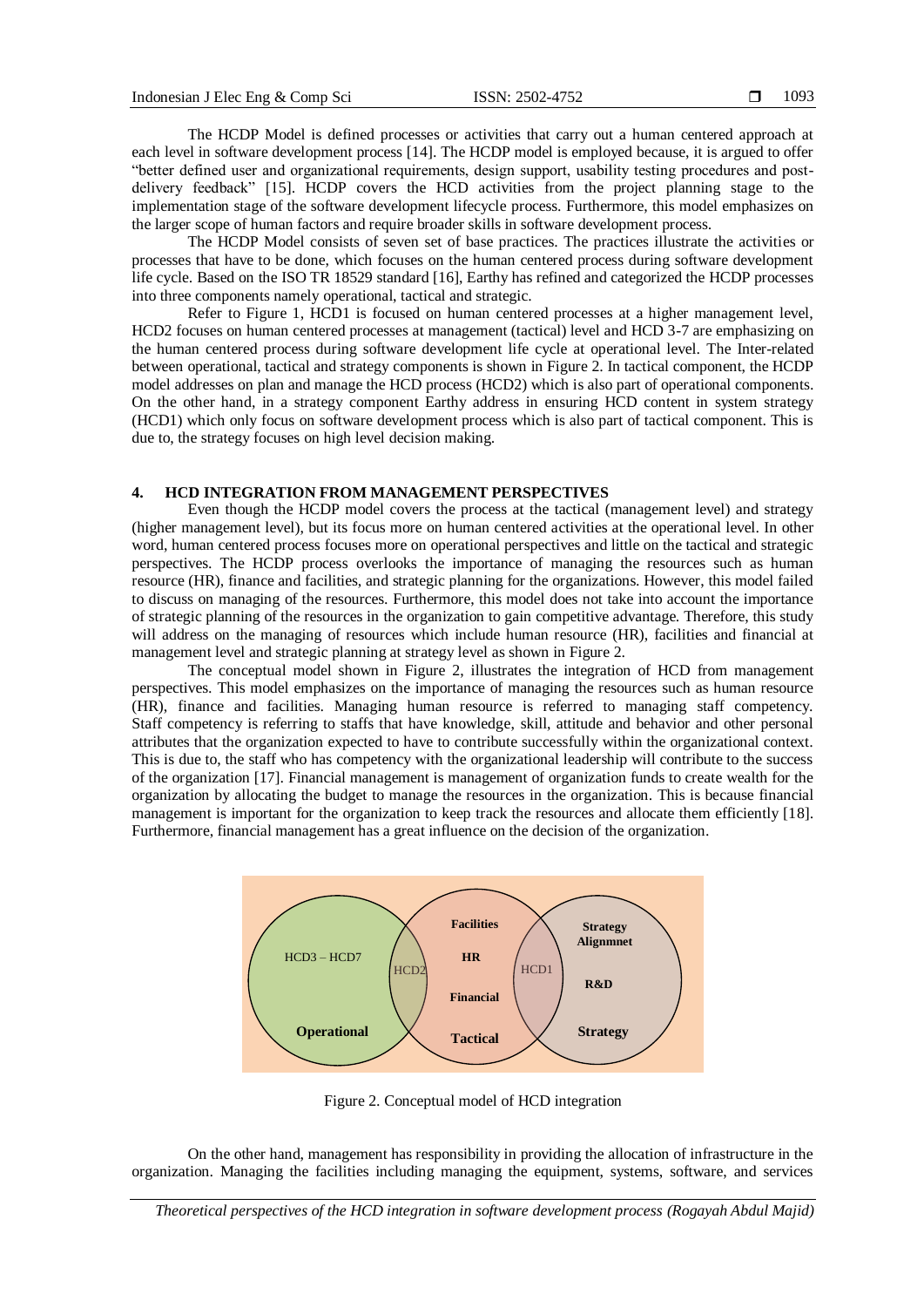used in common within the department in the organization. It is much cheaper to have in-house tools and facilities that can be used by all the staffs in the organization. The availability to assess the infrastructure of the organization will make HCD adoption is cost effective, efficient and effective [19].

Furthermore, the DHCP model does not take into account the trend of the technology and long term planning in order to be sustained in the software development industry. Therefore, this study will address on the strategy of the organization to align HCD with current technology, and organization strategy in research and development (R&D) as shown in Figure 3. Strategic alignment is referring to the strategy of the organization to align HCD with current technology. The capability of the organization to set alignment between HCD and current technology can be a factor for competitive advantage and can improve business performance [20]. Furthermore, aligning HCD strategy with current technology, the organization can maximize their investment which can give positive impact of the organizational business performance [21]. This was supported by Chan et al. [22] and Hooper [21] claimed that there is a strong relationship between strategy alignment and business performance in the organization.

The organization has to continue on searching for new opportunities through research and development (R&D). This is because exploring human centered approach in R&D will lead to the creation of valuable innovation that can be commercialized and socialized [23]. Furthermore, the organization has to take advantage of existing resources to continue improving knowledge and process [24] HCD implementation. This due to, through R&D, organizations can change and use the resources to continue innovating [25] in HCD in order to be sustained in competitive advantage.

#### **5. CONCLUSION**

Lack of guidelines to guide the software practitioners to adopt the HCD in software development process, has resulted problem related to the interacting factors such as task, organizational and situational factors that can influence the development of the software. Organizational resources such as human resource, facilities and finance need to be managed appropriately because it will contribute to the success of the organization. The trend of the technology and long term planning of the organization needs to take into account by the organization in order to be sustained in the software development industry.

#### **REFERENCES**

- [1] Majid. R. A., Noor, N.M. and Adnan, W. A. W, Strengthening the HCI Approaches in the Software Development Process. World Academy of Science, Engineering and Technology. Vol 64. 2012.
- [2] Boy, G. A. A, "Human-Centered Design Approach," *The Handbook of Human-Machine Interaction*, 2017.
- [3] Cardella, M.E, Zoltowski, C.B. and Oakes, W.C, 2012, "*Developing Human-Centered Design Approaches*," Preparing Professionals to Address Complex Problems. Proceeding of SIGDOC"12. 2012.
- [4] Viikki, K, and Palviainen, J, "*Integrating Human-Centered Design into Software Development: An Action Research Study in the Automation Industry,* "37th EUROMICRO Conference on Software Engineering and Advanced Applications, 2011.
- [5] Kashfi P, Nilsson A, Feldt R, "Integrating User eXperience practices into software development processes: implications of the UX characteristics", *PeerJ Computer Science* 3:e130. 2017[. https://doi.org/10.7717/peerj-cs.130](https://doi.org/10.7717/peerj-cs.130)
- [6] Junginger, S, "*A Different Role for Human-Centered Design within the Organization*", Conference Proceedings of the 6th Annual Conference of the European Academy of Design, Bremen. 2005.
- [7] Othman. R, Arshad. R, Ari, N. A. and Arif, S. M. M, "Organizational Resources and Sustained Competitive Advantage of Cooperative Organizations in Malaysia", Social and Behavioral Sciences 170, 120 – 127. 2015.
- [8] Creswell, J. W, "Qualitative Inquiry research Design: Choosing Among Five Approaches (Second Ed.) ", Thousand Oaks, California: Sage Publications.2007.
- [9] Holtsnider B. and Jaffe. B. D. IT Manager"s Handbook, The Business Edition. ACM SIGSOFT Software Engineering Notes. Vol 36 No. 5. 2011.
- [10] Ismail, A. I., Rose, R.C., Uli, J. and Abdullah, H, "The Relationship Between Organisational Resources, Capabilities, Systems and Competitive Advantage", *Asian Academy of Management Journal*, Vol. 17, No. 1, pp. 151–173. 2012.
- [11] Majid R.A., Noor N.L.M. and Adnan W.A.W, An Assessment Tool for Measuring Human Centered Design Adoption in Software Development Process. In: Rocha Á., Adeli H., Reis L., Costanzo S. (eds) Trends and Advances in Information Systems and Technologies. WorldCIST'18 2018. Advances in Intelligent Systems and Computing, Vol 746. Springer, Cham. 2018.
- [12] Eser, G., Demirbag, O. and Yozgat, U, "*The Effects of Family-Business Related Characteristics and Strategic Planning on Corporate Entrepreneurship*", Proceeding of Social and Behavioral Sciences. Vol. 58, pp. 906 – 913. 2012.
- [13] Earthy, J, "Usability Maturity Model: Processes", Version 2.2, Lloyd's Register, London. 1999.
- [14] Jones, B. S and Earthy, J, "Human-Centered Process Integration: The Process Maturity Perspectives", *IEEE Explorer*. 1999.

Indonesian J Elec Eng & Comp Sci, Vol. 17, No. 2, February 2020 : 1091 - 1095